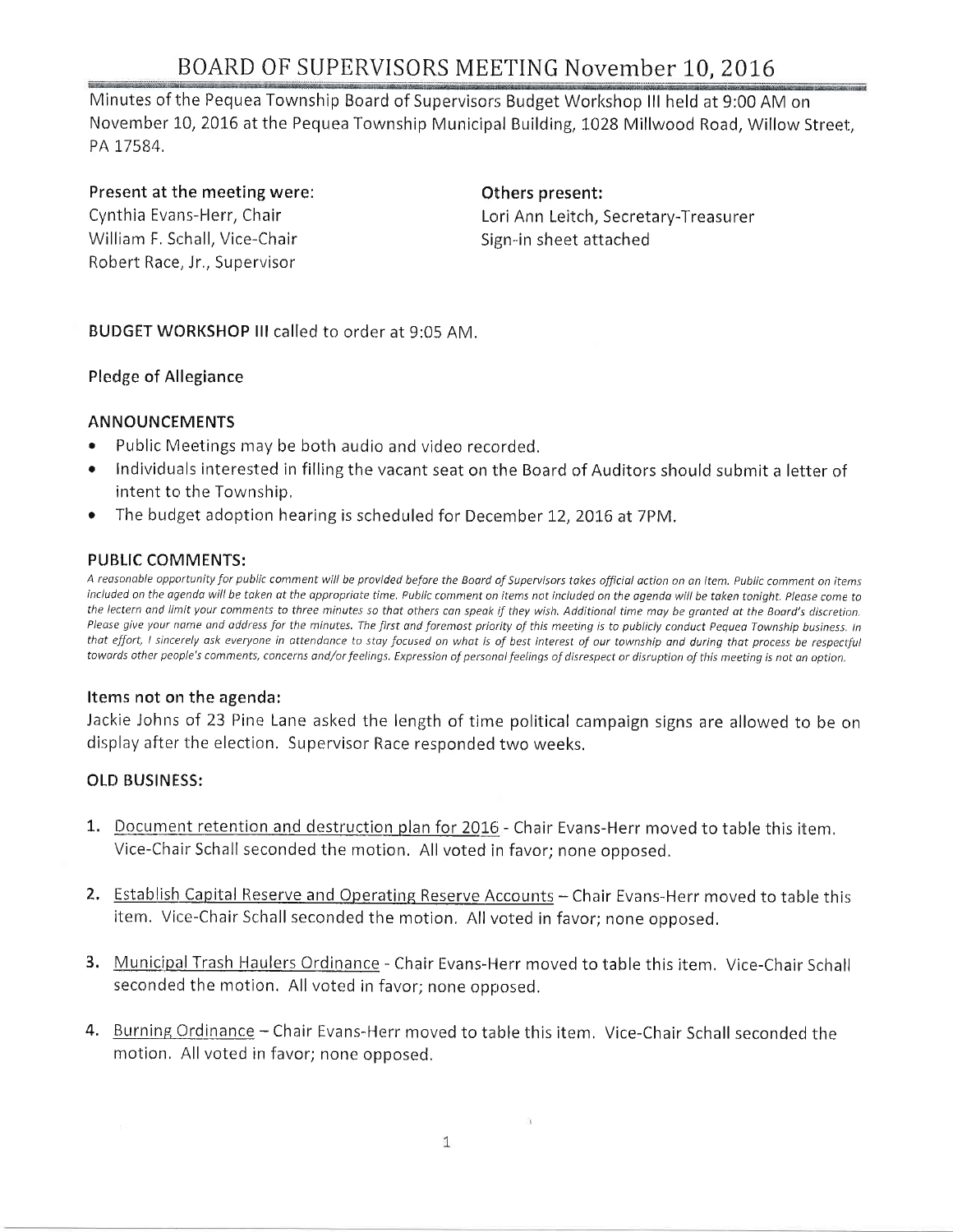- 5. Pequea Township seat on the Suburban Lancaster Sewer Authority Chair Evans-Herr moved to table this item, Vice-Chair Schall seconded the motion, All voted in favor; none opposed,
- 6. Radcliff Road Bridge Chair Evans-Herr moved to table this item. Vice-Chair Schall seconded the motion. All voted in favor; none opposed,
- 7. Comcast Franchise Fee Agreement Renewal Update Chair Evans-Herr moved to table this item, Vice-Chair Schall seconded the motion, All voted in favor; none opposed.
- 8. Review core sample analysis of Herrville Road Chair Evans-Herr moved to table this item. Vice-Chair Schall seconded the motion. All voted in favor; none opposed.
- 9. Review Noise Ordinance Chair Evans-Herr moved to table this item. Vice-Chair Schall seconded the motion. All voted in favor; none opposed,
- 10. Review Curfew Ordinance Chair Evans-Herr moved to table this item. Vice-Chair Schall seconded the motion, All voted in favor; none opposed.
- 11. Consider purchase of a Crew Cab truck Chair Evans-Herr moved to pay cash to Reading Equipment for the existing nine-foot body, lease-purchase a 2017 Chevrolet Silverado 3500HD Crew Cab with a nine-foot frame financed by Fulton Leasing, have Mellinger Manufacturing fabricate an aluminum flatbed forthe 2016 Chevrolet Silverado 3500HD Double Cab to be used at the park, and receive reimbursement from Fulton for the purchase of the nine-foot body upon the commencement of the lease. Supervisor Race seconded the motion. All voted in favor; none op posed,

# NEW BUSINESS:

- 1. Accept the Resignation of the Roadmaster Chair Evans-Herr moved to accept the resignation of Jeff Fry from the Roadmaster position. Vice-Chair Schall seconded the motion. Chair Evans-Herr and Vice-Chair Schall voted aye; Supervisor Race voted nay.
- 2. Reinstate full-time Road Crew employee Chair Evans-Herr moved to reinstate Jeff Fry as a fulltime Road Crew employee. Vice-Chair Schall seconded the motion. All voted in favor; none opposed.
- 3. Review Proposed Budget for 2017

# General Fund:

Vice-Chair Schall recommended replacing drives as they fail instead of replacing the server, changing 407.210 Computer Hardware - Office from four thousand five hundred dollars (S+,SoO.oO1 to five hundred dollars (\$500,00).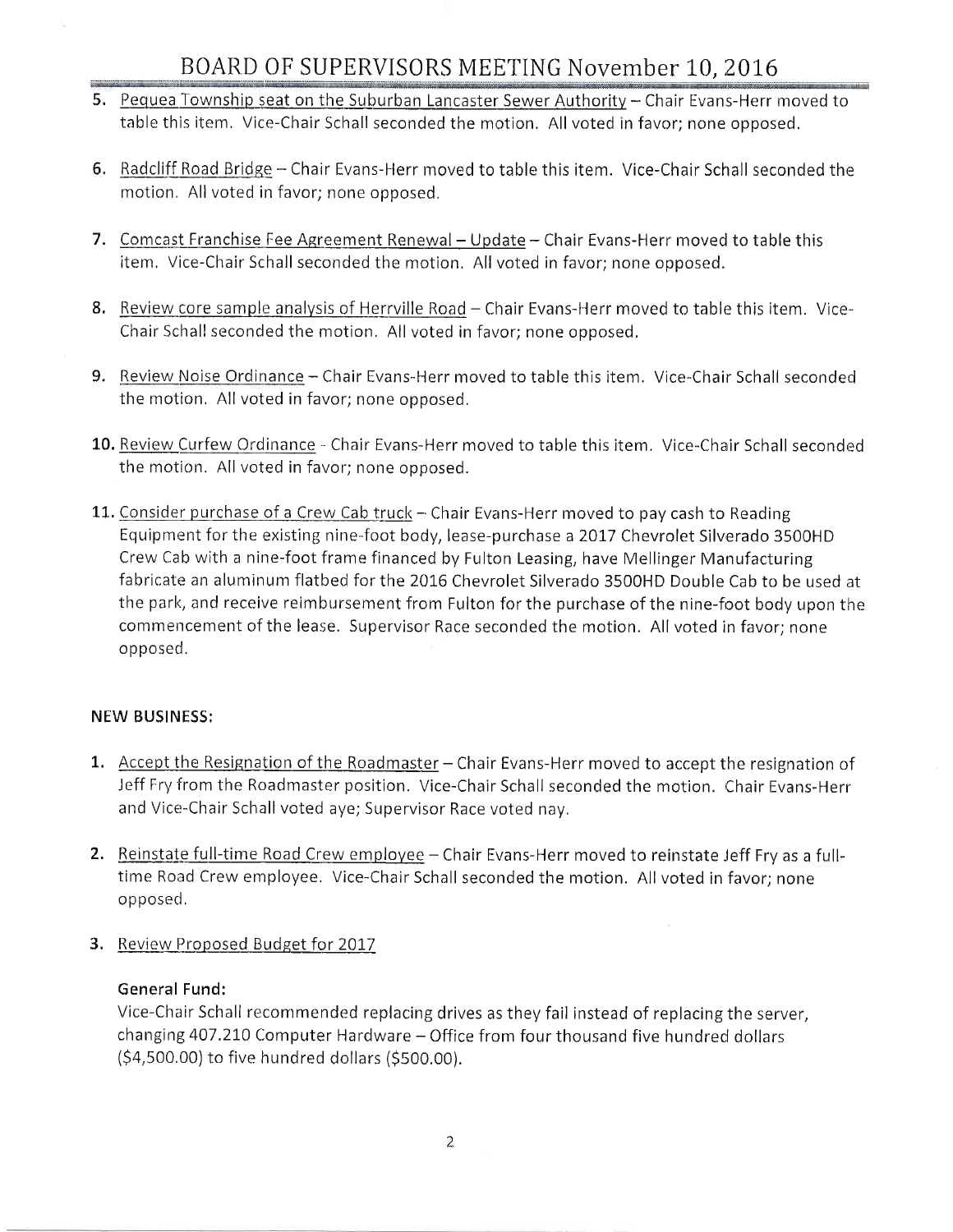# BOARD OF SUPERVISORS MEETING November 10, 2016

Chair Evans-Herr recommended increasing 408.313 Engineering Services - MS4 from twenty-five thousand dollars (\$25,000.00) to thirty-one thousand dollars (\$31,000.00) to cover a Pollution Reduction Plan.

## The Board recessed at 11:15 AM and reconvened at 11:20 AM.

### State Highway Fund:

Chair Evans-Herr moved to apply the fifty thousand seven hundred dollars (\$50,700.00) received as a Fair Share Traffic Contribution from Oak Hill Partners, the developer of Penn Grant Commons, to the repair expense of West Willow Road and further moved to add Pleasant View Drive to the 2017 road project list at a cost of forty-two thousand six hundred dollars (\$42,600.00) to be paid out of Liquid Fuels tax revenue, Vice-Chair Schall seconded the motion. All voted in favor; none opposed,

### General Fund (continued):

Chair Evans-Herr and Vice-Chair Schall agreed to increase 310.100 Real Estate TransferTax from eighty-five thousand dollars (\$85,000.00) to ninety-seven thousand five hundred dollars (s97,s00,00).

Chair Evans-Herr and Vice-Chair Schall agreed to change 361.324 Summerfield Building Lot Fee from zero (\$0.00) to eighteen thousand dollars (\$18,000.00).

The Board discussed possibly raising the millage rate. An increase of .25 mills would change 301,100 Real Estate Taxes - Current from five hundred eighty-three thousand three hundred ninety-nine dollars and fifty-eight cents (\$583,399.58) to six hundred sixty thousand three hundred fifty-seven dollars and forty-nine cents (\$660,357.49).

Chair Evans-Herr advocated reviving the Pequea Pulse newsletter. To account for this expenditure, Printing 402.232 was changed from eight hundred dollars (\$800.00) to two thousand eight hundred dollars (\$2,800.00) and Postage 402.250 went from two thousand six hundred dollars (\$2,600.00) to three thousand dollars (\$3,000.00).

Vice-Chair Schall questioned the proposed reduction in the Cable Franchise Fee 321.800. The Treasurer explained the preliminary audit suggests the Township might be receiving payments for a neighboring municipality's subscribers. The Board concluded the recent growth in the Township will compensate for the erroneous payments. The line item was increased from sixty thousand dollars (560,000,00) to sixty-three thousand dollars (S63,000.00),

Chair Evans-Herr moved to approve the changes to the proposed budget as discussed. Vice-Chair Schall seconded the motion. All voted in favor; none opposed.

#### Southern Regional Police Commission

Chair Evans-Herr moved to authorize the Secretary to notify Special Counsel Adam Santucci of the Pequea Township Board of Supervisors' unanimous decision to send a letter to Conestoga Township